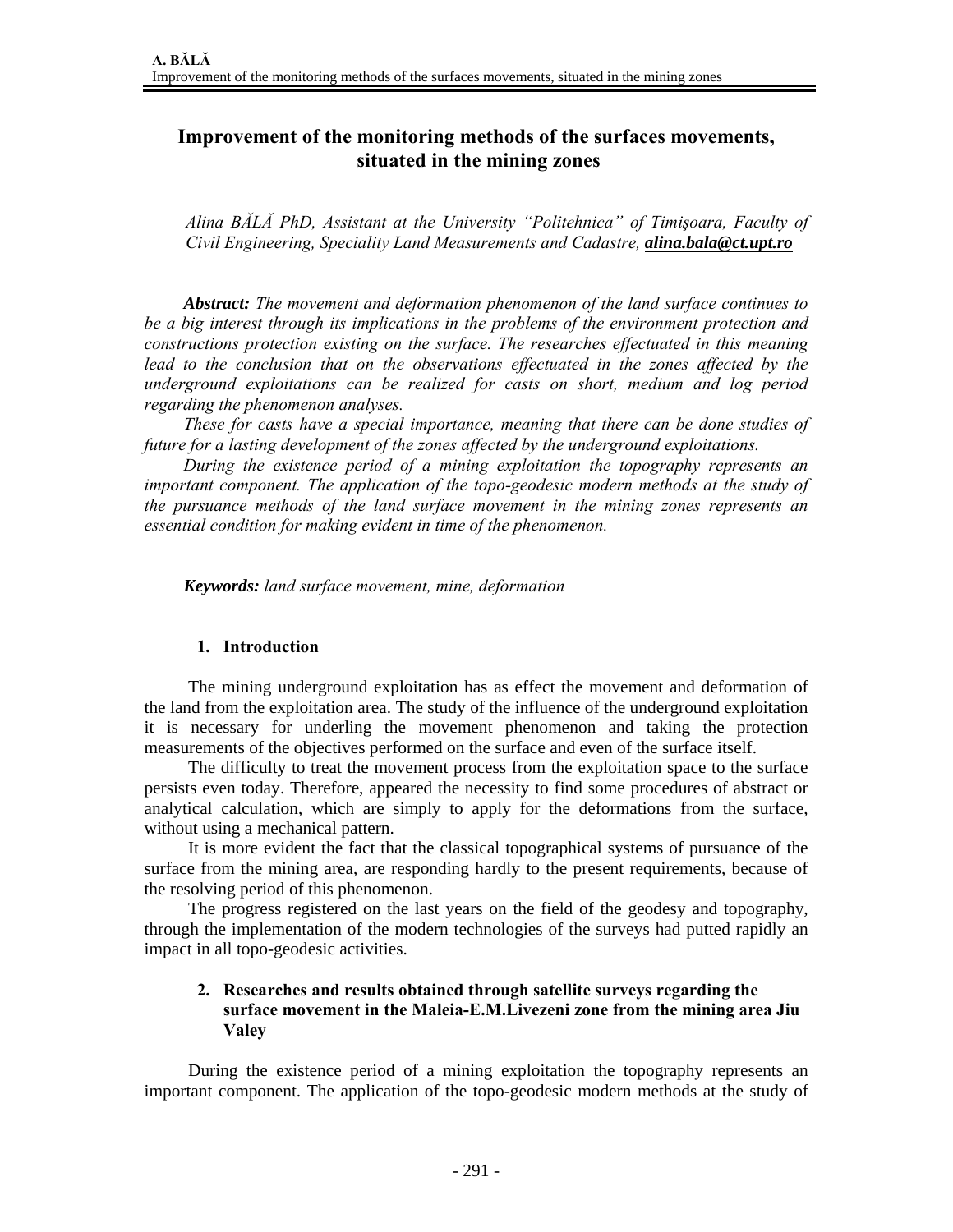the pursuance methods of the land surface movement in the mining zones represents an essential condition for making evident in time of the phenomenon.

It is more and more evident the fact that the clasical topographical systems of persuance of the surfaces from the mining basin, are hardly answering to the present needs, because of the time of solveing this phenomenon.

The doctor´s thesis with the title" Improvement of the monitoring methods of the surfaces movements, situated in the mining zones", it was elaborated for the necessity of development and modernisation of the topographical networks of support, using the technology of positioning GPS, for the persuance in real time of the terrestrial surface, of the constructions existing on the surface from the mining basins.



Fig 1 Constructions affected by the mining exploitation from Maleia zone

A first examination that I done within the thesis, it is referring at the correlation and unitary treatment of the theoretical problems from the mining exploitation field, by studying a wide specialty bibliographical material.

The theoretical study, but even the practical reality points out the fact that the applications of the topo-geodesic methods at the persuance of the surface movement phenomenon in the mining zones it is realised through the interdependence of more fields of terrestrial measurements, as well as the connection of these with other engieneer sciences.

The elaboration of the papier was accomplished parallel with the practical implementation of the theoretical solutions presented into the thesis (chaptors I-IV) through the case study effectuated in the mining zone Maleia -E.M. Livezeni from the mining Basin Jiului Valey Jiului. Thus was effectuated two cycles of measurements in the period: may 2007 – ZERO measurement and october 2007 – Cycle I.



Fig 2 ZERO measurement in May 2007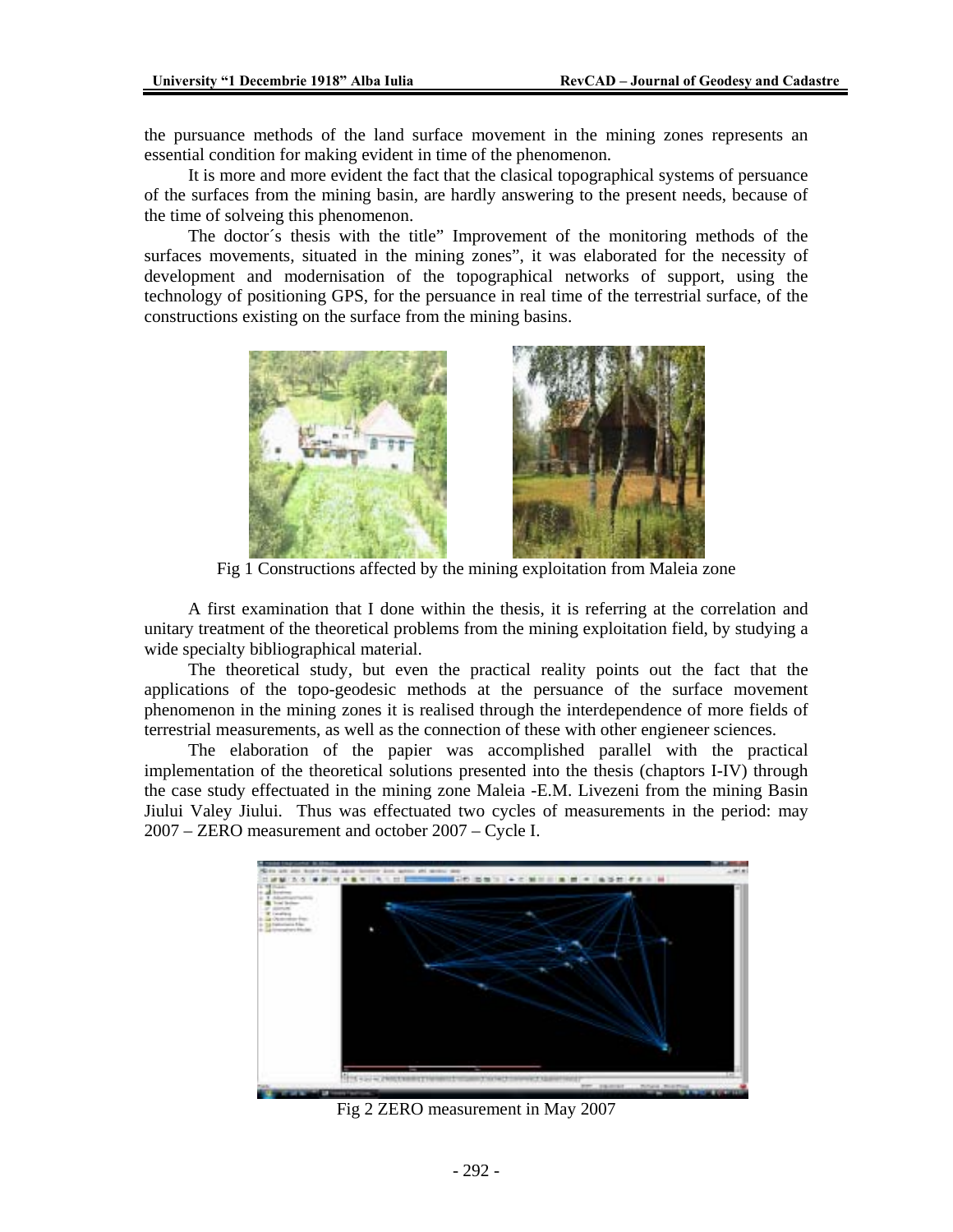On the basis of the effectuated study and of the concret results obtained in the two stages of measurements, I found that the proper selection of a method and of a technology represents the accurate interpretation of the measured values and the ulterior processing on the basis of the calculation technologies supported on the processing concepts of the satellite observations. Another decisive factor for the real values expression of the movement of these surfaces, it is even the materialization way of the observation points which forms the monitoring network, as well as the preservation assurance of these benchmarks on the entire periode of the persuance program, aspect followed up even on the case of the objective studied.



Fig 3 Points monitoring in Maleia zone

Another objective followed up into the doctor´s thesis it refers to the accurate projection from geodezic point of view of the persuance netwoek, as well as the planification, and the satellite measurements offers the following advantages:

- Decrease of the time necessary for the performance of the land measurements;
- Easy and fast access tot the persuance points;
- The development of a working session, whcih starts and ends on the same day.

### **3. Conclusions and proposals**

The elaborated doctor´s thesis pleads for the following problems:

- o Implementation of this modern technology into the monitoring of the land surface from the mining exploitation zones;
- o Application of the satellite measurements as well as the using of the geo-3D modelling, under the form of a permanent control system which to monitor the conduct in time of the surface movement from the mining basin, with the efficient notification in real time of any modification that can lead to damages to the existing contractions and to the enviroment.
- o Realization of programs of research and development of the mining exploitation geological data correlated with the persuance topographical study.

The movement and deformation phenomenon of the land surface continues to be a big interest through its implications in the problems of the environment protection and constructions protection existing on the surface. The researches effectuated in this meaning lead to the conclusion that on the observations effectuated in the zones affected by the